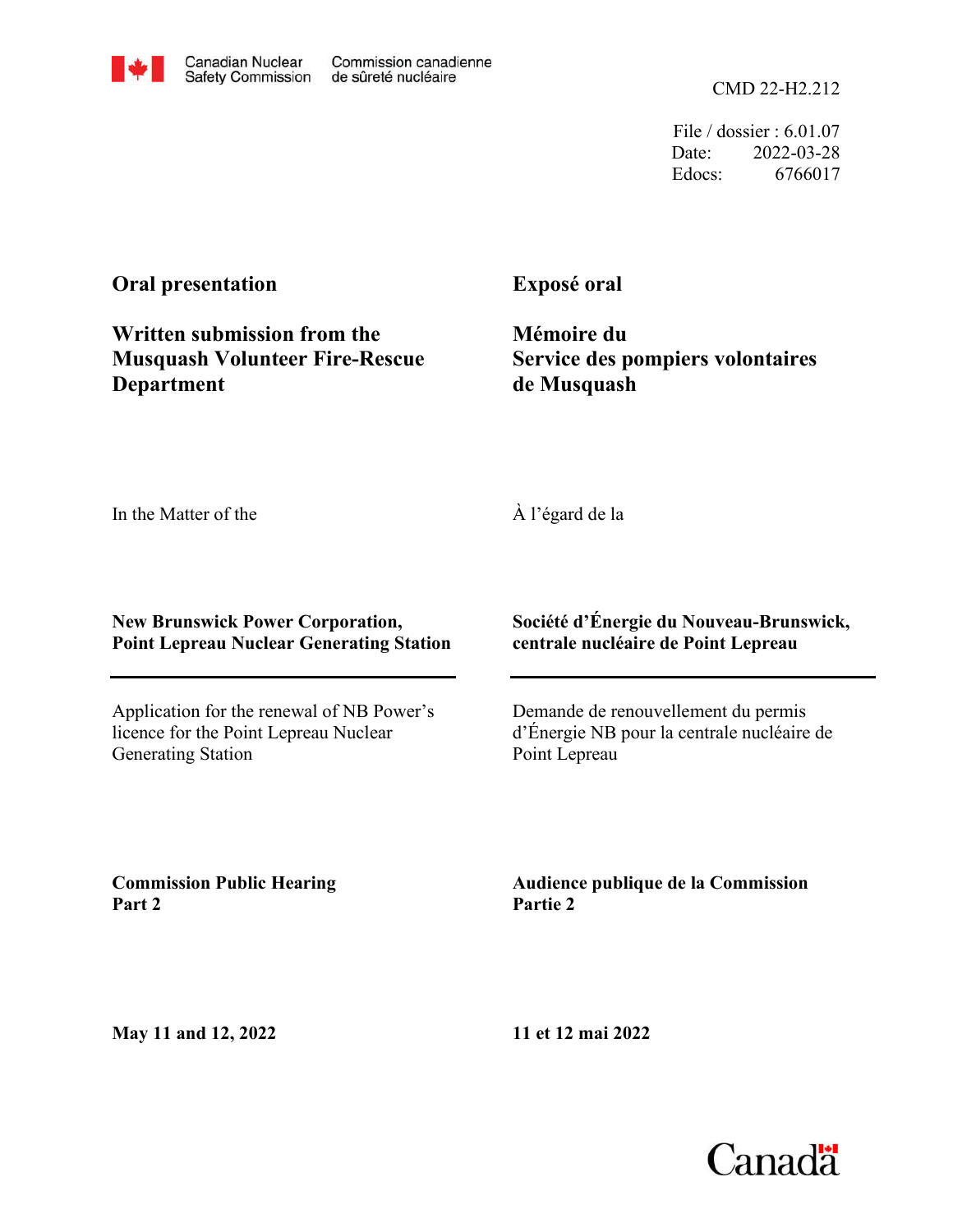

# **MUSQUASH FIRE - RESCUE**

**Proudly Serving the Communities of** Chance Harbour, Dipper Harbour, Lepreau, Little Lepreau, Maces Bay, Musquash & Prince of Wales

Station #1: (506) 672-2702 Station #2: (506) 659-2907 Fax: (506) 657-3473

35 Malcolm Meehan Road Musquash, New Brunswick E5J 2G2 musquashfire@nb.aibn.com

March 27, 2022

Secretariat - Registrar Canadian Nuclear Safety Commission 280 Slater Street, P.O. Box 1046 Ottawa, ON K1P 559

[interventions@cnsc-ccsn.gc.ca](mailto:interventions@cnsc-ccsn.gc.ca)

## **Subject: Renewal of the Point Lepreau Nuclear Generating Station Operating Licence**

Dear Sir/Madam,

As Fire Chief of the Musquash Volunteer Fire-Rescue Department, Musquash, New Brunswick, I am writing to request permission to appear before the Commission to make an oral presentation regarding NB Power's licence renewal of the Point Lepreau Nuclear Generating Station (PLNGS). This letter highlights some of the points that I will be discussing during the public hearing on May 11 & 12, 2022.

In addition to being Chief of the Musquash Volunteer Fire-Rescue Department, I also wish to speak on behalf of the PLNGS Community Liaison Committee, which I co-chair with Kathleen Duguay, Manager of Community Affairs and Nuclear Public Disclosure Protocol.

I strongly support NB Power's licence renewal for the Point Lepreau Nuclear Generating Station and would like to share with you my experience and the basis of my endorsement.

I will address the following:

- My knowledge of NB Power's commitment to safety;
- My experience working with the men and women of the Point Lepreau Nuclear Generating Station in emergency preparedness; and
- My knowledge of NB Power's commitment to community engagement.

First, a bit about our department: The Musquash Volunteer Fire-Rescue Department is located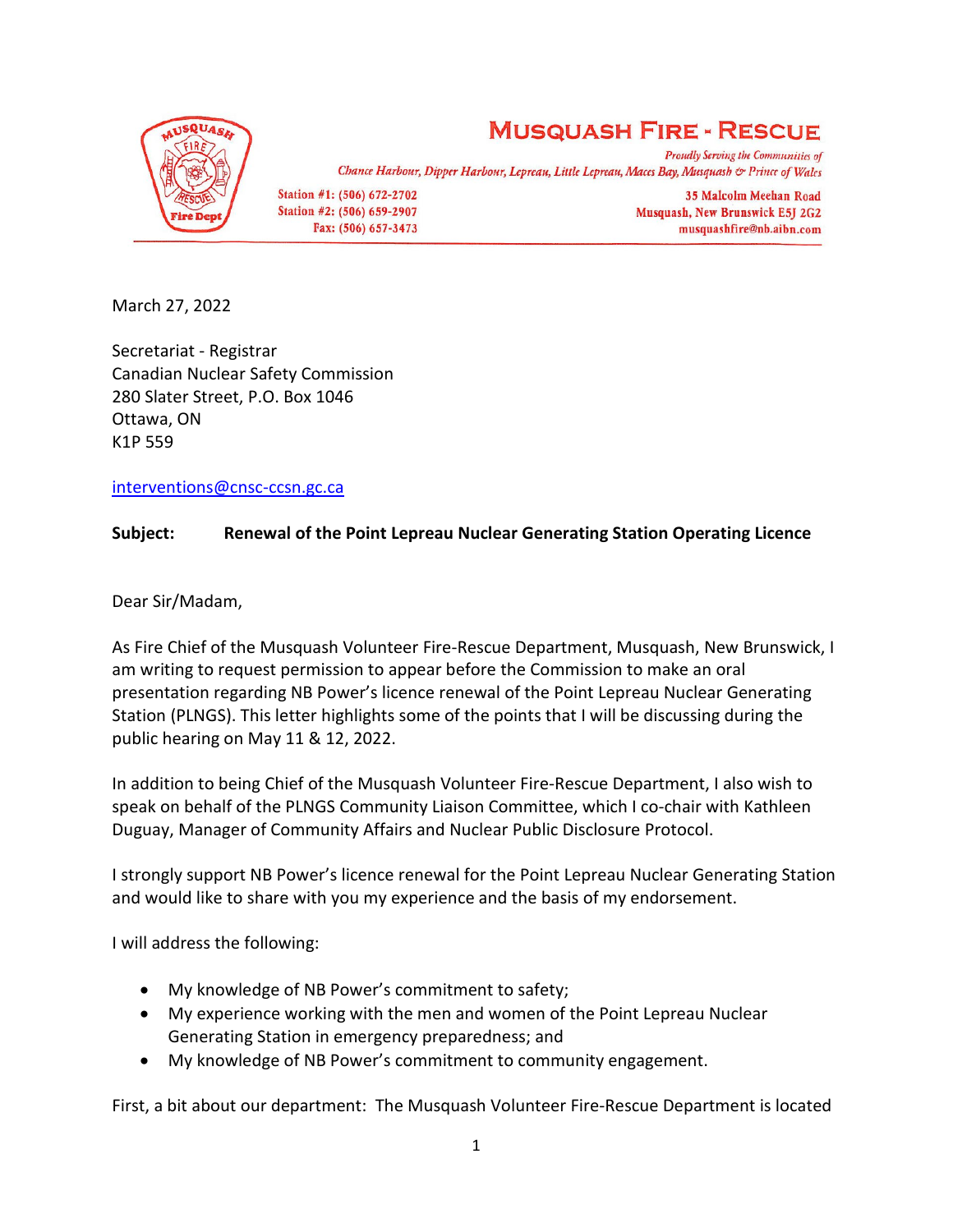in the Parish of Musquash, which includes the nuclear plant. I have been the Fire Chief for 35 years and recently received recognition from the Canadian government for my long service to fire protection in our community. I have also lived in the Musquash community for more than 50 years and am proud to have raised my family here.

The Musquash Fire-Rescue Department serves seven communities: Prince of Wales, Musquash, Chance Harbour, Dipper Harbour, Maces Bay, Little Lepreau, and Lepreau. Following a review by the regional government, the communities of Pocologan and New River were recently amalgamated into our Parish, now bringing the area we serve to approximately 1,200 dwellings. We have over 65 members who provide volunteer service, all of whom live within the communities. Approximately ten of our members work at Point Lepreau as part of the station's Emergency Response Team (ERT).

The Musquash Department provides fire and rescue services for the area. We also support the New Brunswick Emergency Measures Organization Warden service by assisting with a demographic survey and the distribution of potassium iodide (KI) pills. Among other initiatives, we have built a database which provides a list of people who require special assistance in our area, to ensure specific attention is provided to those individuals during an emergency.

Over the decades that I have served as Fire Chief for the area, I have observed the communities' bond together as one strong, supportive group, where PLNGS has become the central hub of the communities and enhanced our ability to provide exceptional fire and rescue services for the area. In fact, it is because of this existing collaborative relationship that the recent amalgamation of the two additional communities into our Parish has been a smooth transition. We are well prepared to service the expanded area and our ability to continue providing back-up response for the plant has not been impacted.

# **NB Power's Commitment to Safety**

I commend NB Power for the importance they place on fire safety and fire protection systems. The station has an onsite ERT, backed up by regional fire departments and emergency response plans, including the Musquash Volunteer Fire-Rescue Department.

During my 50 years as a community resident and in my professional role, I have worked directly with the men and women at Point Lepreau. I would like to express my appreciation for their experience, knowledge, and professionalism in providing exceptional service when it comes to emergency preparedness. Their commitment to safety is extraordinary.

Through my personal interactions with plant staff and my participation in the firefighting exercises and training drills, I can attest to NB Power's culture of safety, not only when it comes to *fire* safety but in all respects. Their commitment extends to everyone's safety: their employees, visitors, the general public and the surrounding environment.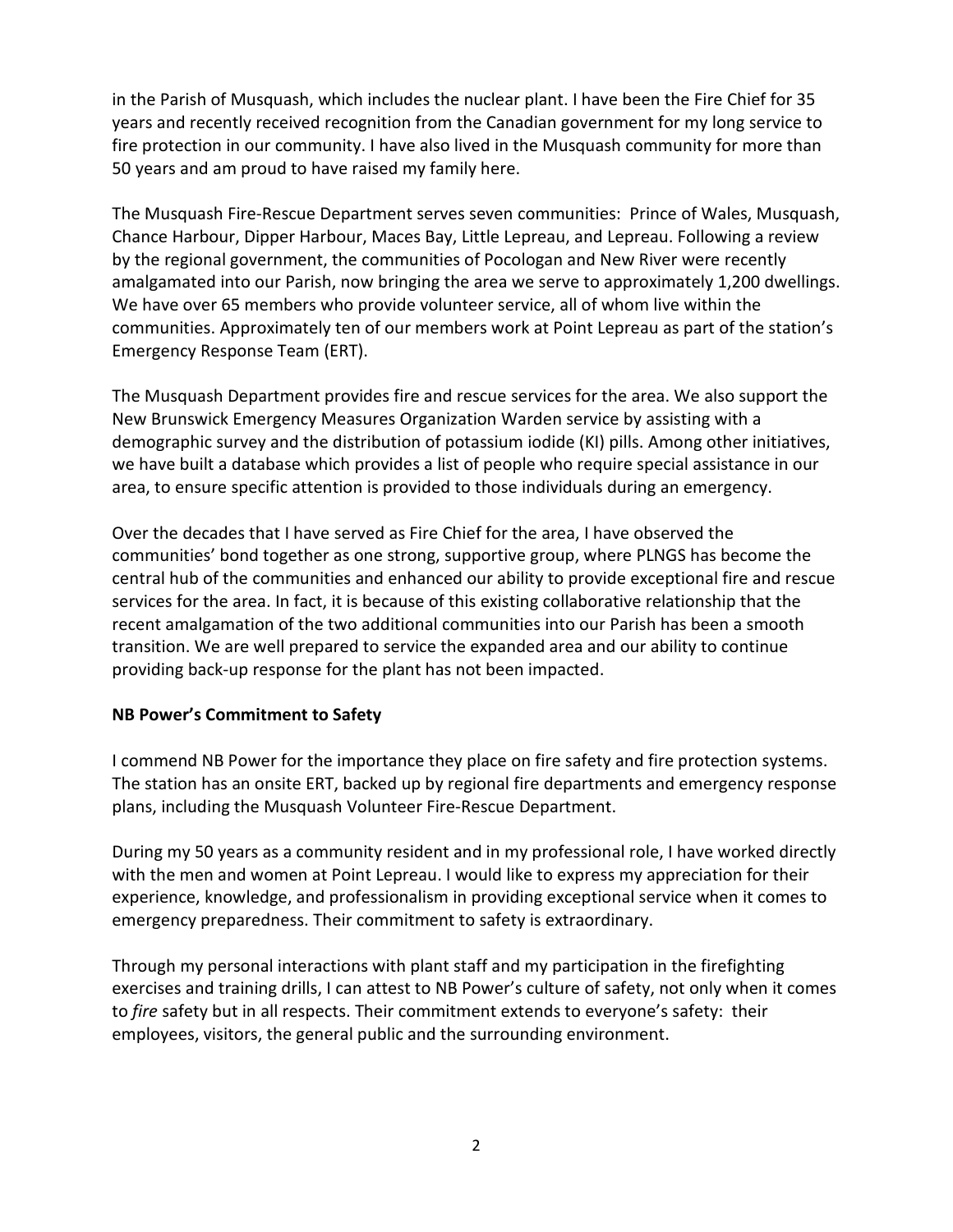#### **Our partnership with the Point Lepreau Nuclear Generating Station**

I am pleased to say NB Power's commitment to safety is a strong as their commitment to the long-standing partnership between the Point Lepreau plant and the Musquash Volunteer Fire-Rescue Department.

Our Musquash firefighters and prevention officers have gained tremendous knowledge and experience through the partnership, training and the prevention and preparedness programs we have built together with Point Lepreau employees. In return, we are able to bring our own experience and knowledge, both of fire protection and of the community, to the PLNGS staff.

Each week a crew from our Fire Department attends a joint training session with station ERT members to build familiarity with emergency response procedures and the plant and overall site. Together, they conduct plant walk-downs so our Musquash Fire Department members are familiar with the location of fire fighting equipment. Almost all of our members are trained in radiation protection (Orange Badge), which means they can access the station in an emergency and seamlessly assist with response.

We have also focused our joint training sessions on specific postulated fire hazard scenarios, where we review the strategy and tactics of how we would support the plant ERT's response to the most potentially hazardous situations that could be encountered. Our Musquash Firefighters are well prepared for any scenario they may encounter when supporting the plant.

Through many years of participating together in training and drills we've learned what works well and everyone knows their role. We are part of a team. This cohesion is crucial for the success of providing fire protection and response to the plant and to the entire community. This is true collaboration, and we are proud that our partnership has been recognized by the World Association of Nuclear Operators as an industry best practice.

Each year, the relationship continues to strengthen with new initiatives and opportunities. I would like to provide a few recent examples.

- When the Covid-19 pandemic hit, we needed to make sure it did not impact the ability for our two organizations to continue supporting each other. The Musquash Fire Department ensured our training continued but took all precautions necessary to minimize the potential for Covid transmission, to ensure plant ERT members remained healthy and safe.
- Point Lepreau ERT and Security staff have helped to respond to a couple of significant vehicle accidents in the community in the past few years. The employees happened to be on their way into and home from the plant at shift change. I was impressed by their professional response and eagerness to help support our Fire and Rescue personnel in any way that was needed. This is a good example of co-operation in action and how the relationship between our members and the plant staff is adding an extra layer of protection and safety for the entire community.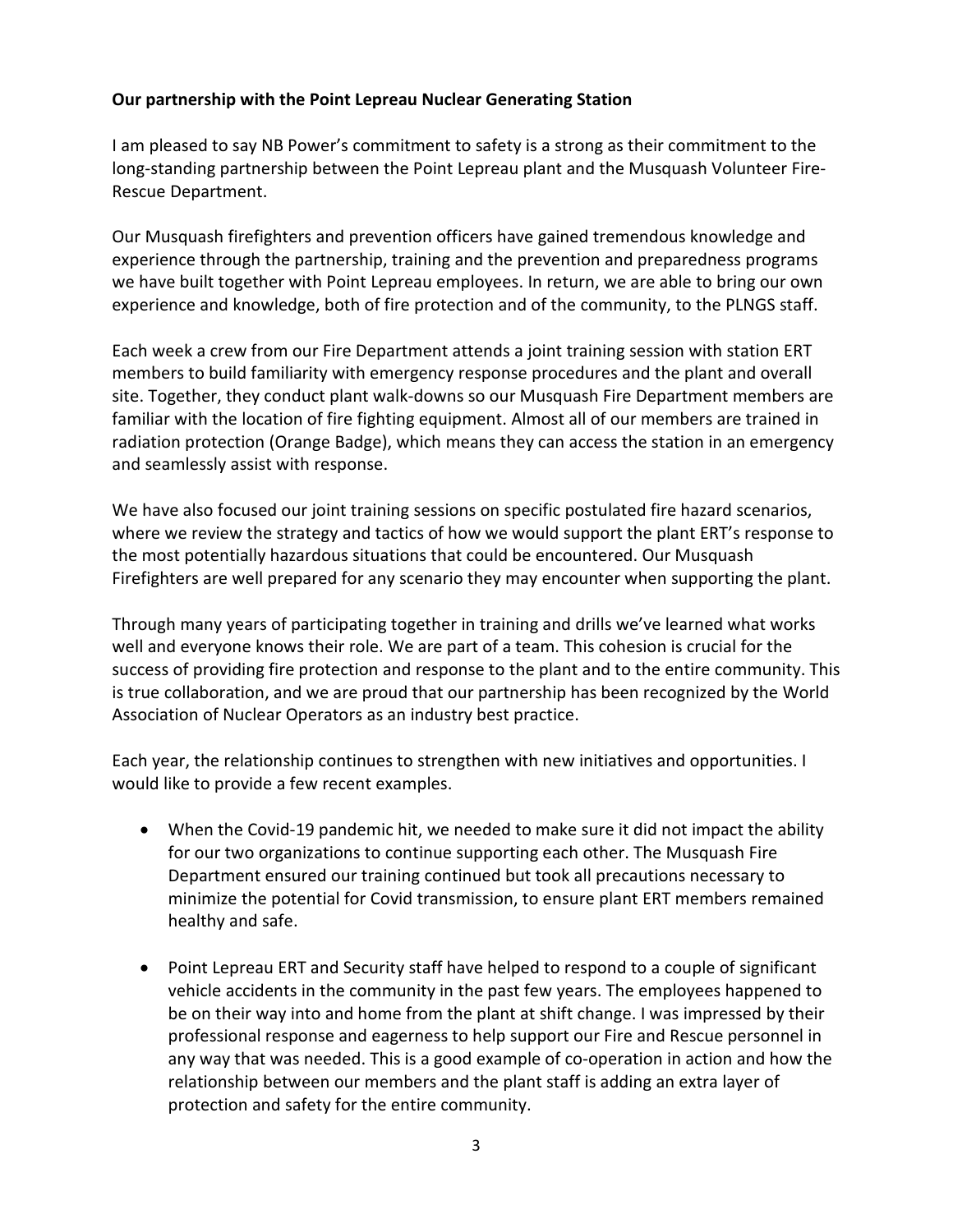• Recently, the Musquash Fire Department acquired two stand-by generators to support our ability to deploy community warming centres should they be needed. The generators can also be made available to support any potential need at the plant. Also, a new hydrant has been added in the vicinity of a reservoir used by Point Lepreau. Given the reservoir does not freeze, this adds another layer of protection for the community as a source of water that could be used for firefighting purposes.

## **NB Power's Commitment to Community Engagement**

The Point Lepreau Nuclear Generating Station has been part of our community for decades. The station and employees contribute to our schools, seniors' groups and the local food banks, just to mention a few. The Station is an exemplary neighbour and many of their employees live in, and contribute to, the fabric of our community through volunteerism.

#### **The Point Lepreau Nuclear Generating Station Community Liaison Committee**

At this point in my submission, I would like to comment on my role as co-chair of the Point Lepreau Nuclear Generating Station Community Liaison Committee. I have the privilege of working closely with Kathleen Duguay, Manager Community Affairs and Nuclear Regulatory Protocol. She is a valued member of our Committee, who provides leadership and a commitment to information sharing and who is always available to answer questions and meet with us any time. In 2020, Kathleen received a national nuclear industry award recognizing her outstanding contributions to public education and communications about nuclear power. I have no doubt that her commitment to our Community Liaison Committee over the past two decades contributed to her receiving this national recognition.

I also wish to applaud PLNGS staff and leadership team for being available to provide subject matter expertise and updates to our committee. They have demonstrated a deep knowledge for plant operations and openly shares plant status reports with us.

The Committee has been in place for over 25 years and meets on a regular basis or as needed. It presently includes members that represent a cross-section of station and community interests, including business, environment, health, municipal government, safety, emergency preparedness, station neighbours, and the general public.

The purpose of the Committee is to create:

- A formal mechanism through which to interact and receive information, feedback or concerns from community members relating to activities of the NB Power generating station (or adjacent transmission equipment);
- A means (in addition to emails and web-site information) to inform the community of matters of general interest relating to the station, with particular emphasis on issues relating to health, safety, environment, and emergency preparedness planning; and,
- A mechanism to provide suggestions directly to station management on how to continuously improve the information exchange with the community.